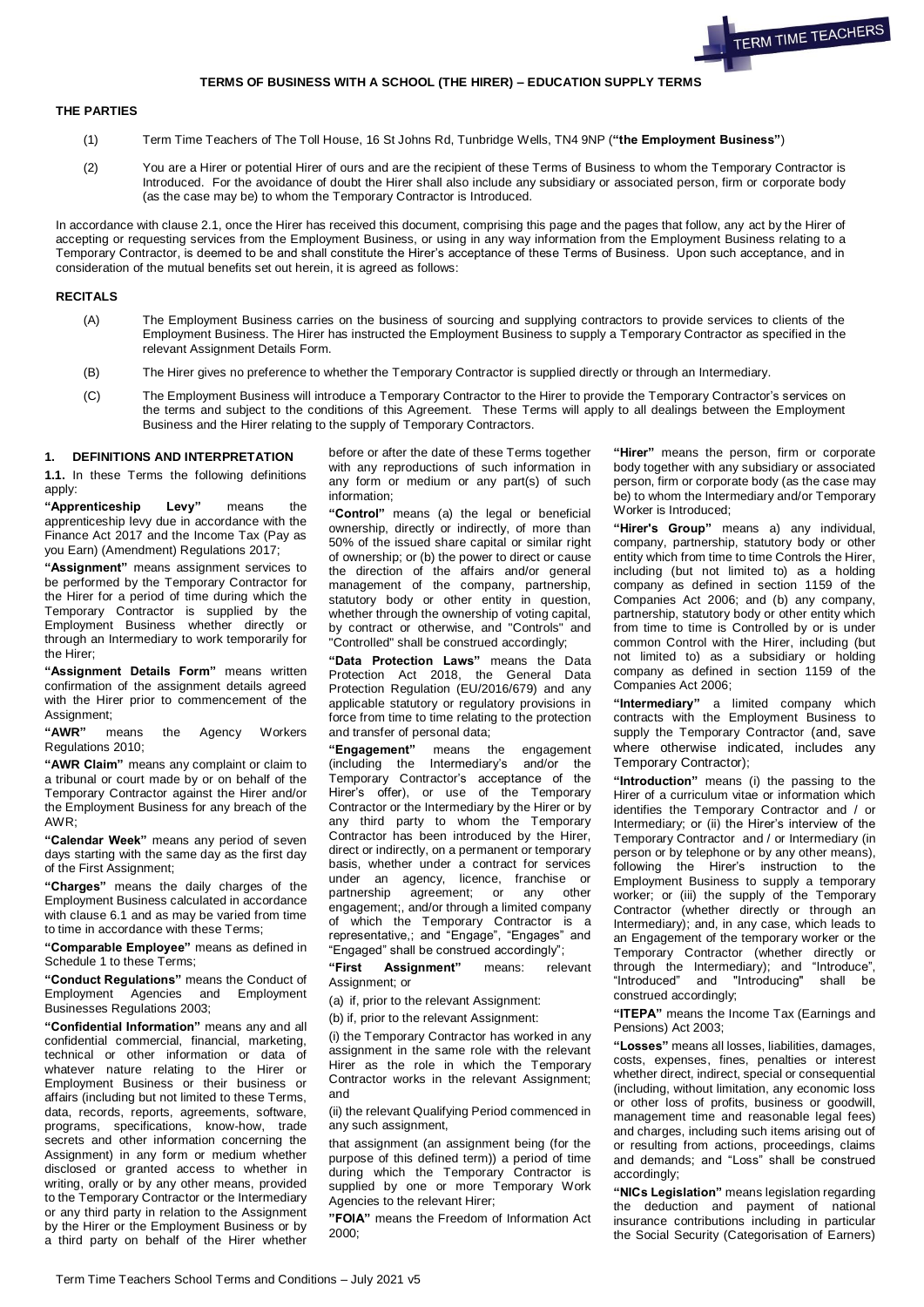

Regulations 1978 and the Social Security (Miscellaneous Amendments No. 2) Regulations 2000;

**"Period of Extended Hire"** means any additional period that the Hirer wishes the Temporary Contractor to be supplied, whether directly or through an Intermediary, for beyond the duration of the original Assignment or series of Assignments as an alternative to paying a Transfer Fee;

**"Qualifying Period"** means 12 continuous Calendar Weeks during the whole or part of which the Temporary Contractor is supplied by one or more Temporary Work Agencies to the relevant Hirer in the same role, and as further defined in Schedule 1 to these Terms;

**"Relevant Period"** means (a) the period of 8 weeks commencing on the day after the last day on which the Temporary Contractor worked for the Hirer having been supplied by the Employment Business (whether or not through an Intermediary); or (b) the period of 14 weeks commencing on the first day on which the Temporary Contractor worked for the Hirer having been supplied by the Employment Business (whether or not through an Intermediary) or 14 weeks from the first day of the most recent Assignment where there has been a break of more than 6 weeks (42 days) since any previous assignment;

**"Relevant Terms and Conditions"** means terms and conditions relating to:

- (a) pay;
- (b) the duration of working time:
- (c) night work;
- (d) rest periods;
- (e) rest breaks; and
- (f) annual leave

that are ordinarily included in the contracts of employees or workers (as appropriate) of the Hirer whether by collective agreement or otherwise and including (for the avoidance of doubt and without limitation) such terms and conditions that have become contractual by virtue of custom and practice, including copies of all relevant documentation;

**"Remuneration"** includes annualised gross base salary or fees, guaranteed and/or anticipated bonus and commission earnings, allowances, inducement payments, the benefit of a company car and all other payments and taxable (and, where applicable, non-taxable) emoluments payable to or receivable by the Temporary Contractor or Intermediary (as applicable) for services provided to or on behalf of the Hirer or any third party.

**"Safeguarding Legislation"** means the Safeguarding Vulnerable Groups Act 2006;

"**Temporary Contractor**" means the individual who is Introduced by the Employment Business to provide services to the Hirer whether directly or through an Intermediary;

**"Temporary Work Agency"** means as defined in Schedule 1 to these Terms;

**"Terms"** means these terms of business (including the attached schedules) together with any applicable Assignment Details Form;

**"Transfer Fee"** means the fee payable in accordance with clause 8 and Schedule 2 of these Terms and Regulation 10 of the Conduct Regulations;

**"Vulnerable Person"** means any person who by reason of age, infirmity, illness, disability or any other circumstance is in need of care or attention, and includes any person under the age of eighteen; and

**"WTR"** means the Working Time Regulations 1998.

**1.2.** Unless the context otherwise requires, references to the singular include the plural and references to the masculine include the feminine and vice versa.

**1.3.** The headings contained in these Terms are for convenience only and do not affect their interpretation.

**1.4.** Any reference, express or implied, to an enactment includes a reference to that enactment as from time to time amended, modified, extended, re-enacted, replaced or applied by or under any other enactment (whether before or after the date of these Terms) and all subordinate legislation made (before or after these Terms) under it from time to time.

## **2. THE CONTRACT**

**2.1.** These Terms constitute the contract between the Employment Business and the Hirer for the supply of the Temporary Contractor and / or Intermediary's services by the Employment Business to the Hirer and are deemed to be accepted by the Hirer by virtue of its request for, interview with or Engagement of the Temporary Contractor and / or Intermediary, or the passing of any information by the Hirer about a Temporary Contractor or Intermediary to any third party following an Introduction.

**2.2.**These Terms together with the Schedules and any applicable Assignment Details Form contain the entire agreement between the parties and unless otherwise agreed in writing by a director the Employment Business, these Terms prevail over any terms of business or purchase conditions (or similar) put forward by the Hirer.

**2.3.**Subject to clause 6.2, no variation or alteration to these Terms shall be valid unless the details of such variation are agreed between a director of the Employment Business and the Hirer and are set out in writing and a copy of the varied Terms is given to the Hirer stating the date on or after which such varied Terms shall apply.

**2.4.**The Employment Business shall act as an employment business when Introducing Temporary Contractors or Intermediaries for Assignments with the Hirer.

## **3. HIRER OBLIGATIONS**

**3.1.**To enable the Employment Business to comply with its obligations under the Conduct Regulations the Hirer undertakes to provide to the Employment Business details of the position which the Hirer seeks to fill, including the following:

**3.1.1.** the type of work that the Temporary Contractor would be required to do:

**3.1.2.** the location and hours of work;

**3.1.3.** the experience, training, qualifications and any authorisation which the Hirer considers necessary or which are required by law or any professional body for the Temporary Contractor and / or Intermediary to possess in order to work in the position;

**3.1.4.** any risks to health or safety known to the Hirer and what steps the Hirer has taken to prevent or control such risks;

**3.1.5.** the date the Hirer requires the Temporary Contractor or Intermediary to commence the Assignment;

**3.1.6.** the duration or likely duration of the Assignment.

**3.1.7.** responses to any additional questions the Employment Business may raise in relation to the position the Hirer seeks to fill.

**3.2.**The Hirer will assist the Employment Business or the Intermediary (as applicable) in complying with the Employment Business' or the Intermediary's (as applicable) duties under the Working Time Regulations by supplying any relevant information about the Assignment requested by the Employment Business and the Hirer will not do anything to cause the Employment Business or the Intermediary (as applicable) to be in breach of its obligations under these Regulations. If the Hirer requires the services of a Temporary Contractor or Intermediary for more than 48 hours in any week during the course of an Assignment, the Hirer must notify the Employment Business of this requirement before the commencement of the Assignment or at the very latest, where this is not reasonably practicable, before the commencement of the week in which the Hirer requires the Temporary Contractor or the Intermediary to work in excess of 48 hours.

**3.3.** The Hirer will comply with its obligations under Regulation 12 (Rights of Temporary Contractors in relation to access to collective facilities and amenities) and 13 (Rights of Temporary Contractors in relation to access to employment) the AWR.

<span id="page-1-0"></span>**3.4.** To enable the Employment Business and / or Intermediary to comply with its obligations under the AWR, the Hirer undertakes as soon as possible prior to the commencement of each Assignment and during each Assignment (as appropriate) and at any time at the Employment Business' request:

**3.4.1.** to inform the Employment Business of any Calendar Weeks in which the relevant Temporary Contractor has worked in the same or a similar role with the Hirer via any third party prior to the date of commencement of the relevant Assignment and/or during the relevant Assignment which count or may count towards the Qualifying Period;

**3.4.2.** if, the Temporary Contractor has worked in the same or a similar role with the Hirer via any third party prior to the date of commencement of the relevant Assignment and/or works in the same or a similar role with the Hirer via any third party during the relevant Assignment, to provide the Employment Business with all the details of such work, including (without limitation) details of where, when and the period(s) during which such work was undertaken and any other details requested by the Employment Business;

**3.4.3.** to inform the Employment Business if, the Temporary Contractor has prior to the date of commencement of the relevant Assignment and/or during the relevant Assignment:

**3.4.3.1.** completed two or more assignments with the Hirer;

**3.4.3.2.** completed at least one assignment with the Hirer and one or more earlier assignments with any member of the Hirer's Group; and/or

**3.4.3.3.** worked in more than two roles during an assignment with the Hirer and on at least two occasions worked in a role that was not the same role as the previous role;

**3.4.4.** save where the Temporary Contractor will not complete the Qualifying Period during the term of the Assignment, to:

**3.4.4.1.** provide the Employment Business with written details of the basic working and employment conditions the Temporary Contractor would be entitled to for doing the same job if the Temporary Contractor had been recruited directly by the Hirer as an employee or worker at the time the Qualifying Period commenced or with those of a Comparable Employee, such basic working and employment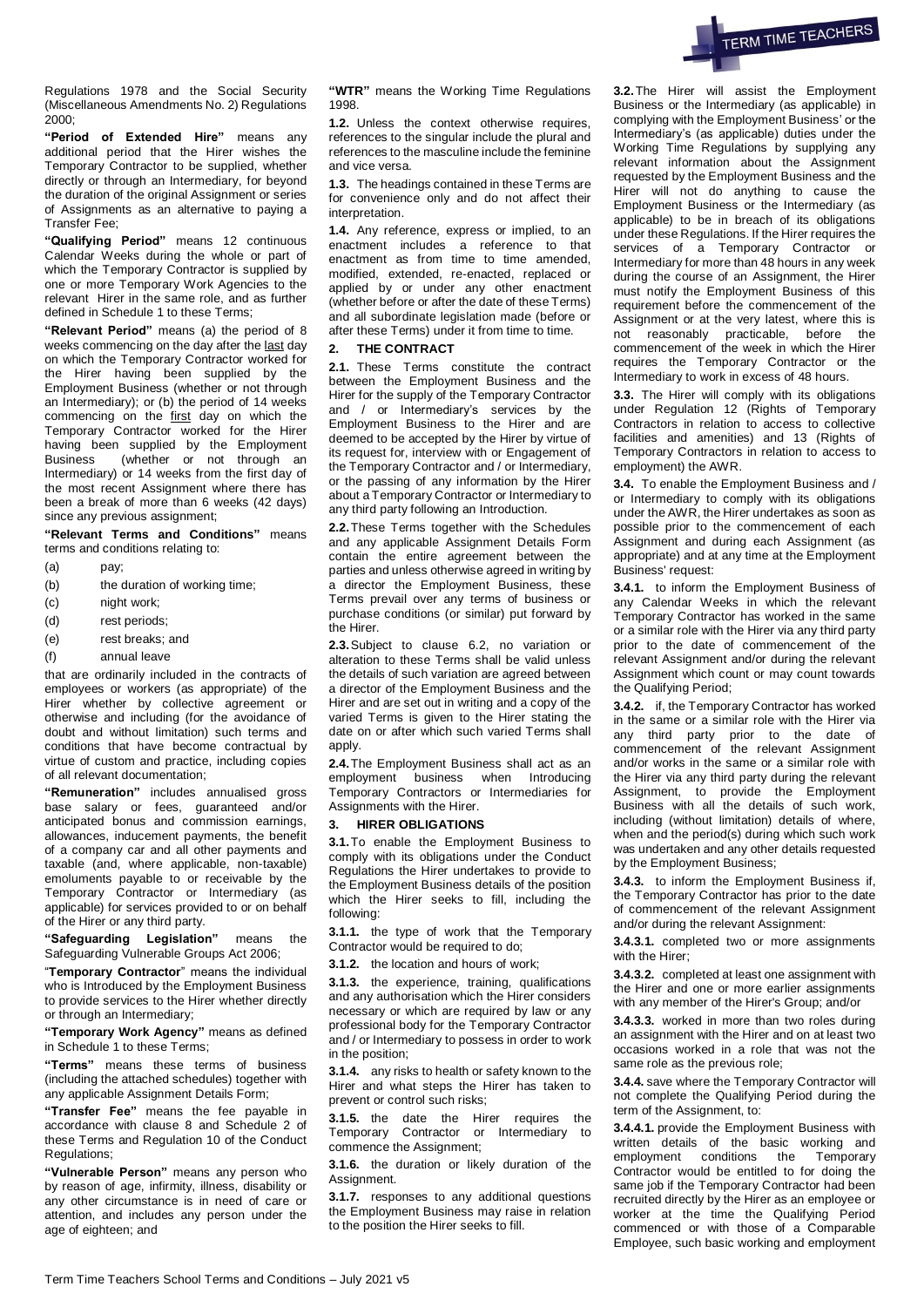

conditions being the Relevant Terms and Conditions;

**3.4.4.2.** inform the Employment Business in writing whether the Relevant Terms and Conditions provided are those of a hypothetical directly recruited employee or worker or those of a Comparable Employee;

**3.4.4.3.** if the Relevant Terms and Conditions provided are those of a Comparable Employee, provide the Employment Business with a written explanation of the basis on which the Hirer considers that the relevant individual is a Comparable Employee; and

**3.4.4.4.** inform the Employment Business in writing of any variations in the Relevant Terms and Conditions made at any time during the relevant Assignment after the Qualifying Period commenced; and

**3.4.5.** save where the Temporary Contractor will not complete the Qualifying Period during the term of the Assignment, to provide the Employment Business with written details of its pay and benefits structures and appraisal processes and any variations of the same.

<span id="page-2-0"></span>**3.5.** In addition, for the purpose of awarding any bonus to which the Temporary Contractor may be entitled under the AWR, the Hirer will:

**3.5.1.** integrate the Temporary Contractor into its relevant performance appraisal system;

**3.5.2.** assess the Temporary Contractor's performance;

**3.5.3.** provide the Employment Business with copies of all documentation relating to any appraisal of the Temporary Contractor, including without limitation written details of the outcome of any appraisal and the amount of any bonus awarded; and

**3.5.4.** provide the Employment Business with all other assistance the Employment Business may request in connection with the assessment of the Temporary Contractor's performance for the purpose of awarding any bonus.

<span id="page-2-1"></span>**3.6.** The Hirer will comply with all the Employment Business' requests for information and any other requirements to enable the Employment Business to comply with the AWR.

**3.7.** The Hirer warrants that:

**3.7.1.** all information and documentation supplied to the Employment Business in accordance with clauses 3.1, [3.4,](#page-1-0) [3.5](#page-2-0) and [3.6](#page-2-1) is complete, accurate and up-to-date; and

**3.7.2.** it will, either before or during the term of the relevant Assignment, immediately inform the Employment Business in writing of any subsequent change in any information or documentation provided in accordance with clauses 3.1[, 3.4,](#page-1-0) [3.5](#page-2-0) and [3.6.](#page-2-1)

**3.8.** Without prejudice to clause 14, the Hirer shall inform the Employment Business in writing of any:

**3.8.1.** oral or written complaint the Temporary Contractor or Intermediary makes to the Hirer which is or may be a complaint connected with rights under the AWR; and

**3.8.2** written request for information relating to the Relevant Terms and Conditions that the Hirer receives from the Temporary Contractor or Intermediary.

as soon as possible but no later than 7 calendar days from the day on which any such oral complaint is made to or written complaint or request is received by the Hirer and the Hirer will take such action and give such information and assistance as the Employment Business may request, and within any timeframe requested by the Employment Business, in order to resolve any such complaint or to provide any such information in a written statement to the Temporary Contractor or Intermediary within 28 days of the Hirer's receipt of such a request in accordance with Regulation 16 of the AWR and the Hirer will provide the Employment Business with a copy of any such written statement.

**3.9.** The Hirer undertakes that it knows of no reason why it would be detrimental to the interests of the Temporary Contractor or Intermediary for the Temporary Contractor or Intermediary to fill the Assignment.

**3.10.**The Hirer will allow the Employment Business to suspend the services of the Temporary Contractor and / or Intermediary if the Temporary Contractor is absent due to sickness, provided that the Employment Business will notify the Hirer as soon as practicable of any required absence for sickness.

**3.11.**The Hirer will not integrate the Temporary Contractor into its workforce or treat the Temporary Contractor as an employee or do any act or thing towards the Temporary Contractor which may be regarded as the act of an employer towards an employee save as detailed within these Terms or required by law.

## **4. INFORMATION TO BE PROVIDED BY THE EMPLOYMENT BUSINESS TO THE HIRER**

**4.1.**When Introducing a Temporary Contractor or Intermediary to the Hirer the Employment Business shall inform the Hirer:

**4.1.1.** of the identity of the Temporary Contractor and, where applicable, the fact that an Intermediary is involved and the name of that Intermediary;

**4.1.2.** that the Temporary Contractor has the necessary or required experience, training, qualifications and any authorisation required by law or a professional body to work in the Assignment;

**4.1.3.** that the Temporary Contractor is willing to work in the Assignment; and

#### **4.1.4.** the Charges.

**4.2.**Where such information is not given in paper form or by electronic means it shall be confirmed by such means by the end of the third business day following, save where the Temporary Contractor or Intermediary is Introduced for an Assignment in the same position as one in which the Temporary Contractor had previously been supplied within the previous 5 business days and such information has already been given to the Hirer, unless the Hirer requests that the information be resubmitted.

**4.3.**If the Hirer has previous knowledge of the Temporary Contractor the Employment Business is seeking to Introduce the Hirer will notify the Employment Business in writing within 3 Business days of the identity of the Temporary Contractor being provided in accordance with clause 4.1.1 and will provide supporting documentary evidence of the previous knowledge. Where such notification is not provided, there will be deemed to be an Introduction; the Charges will be due in accordance with clause 6.

### **5. TIMESHEETS**

**5.1.** The Hirer agrees to keep a timesheet verifying the amount of time or type of work (as the case may be) worked by the Temporary Contractor during each week of the Assignment. At the end of each week of an Assignment (or at the end of the Assignment where it is for a period of 1 week or less) the Hirer shall sign the timesheet verifying the content The Hirer will cooperate with the Employment Business in relation to any reasonable requests for information regarding the timesheets.

**5.2.** Signature of the timesheet by the Hirer is confirmation of the number of days worked or type of work undertaken (as the case may be). If the Hirer is unable to sign a timesheet produced for authentication by the Temporary Contractor or Intermediary because the Hirer disputes the days or type of work claimed, the Hirer shall inform the Employment Business as soon as is reasonably practicable and shall co-operate fully and in a timely fashion with the Employment Business to enable the Employment Business to establish what days, if any, or type of work, were worked by the Temporary Contractor. **Failure to sign the timesheet does not absolve the Hirer of its obligation to pay the Charges in respect of the time or type of work worked.** 

**5.3.**The Hirer shall not be entitled to decline to sign a timesheet on the basis that it is dissatisfied with the work performed by the Temporary Contractor. In the event that the Hirer is dissatisfied with the Temporary Contractor or Intermediary the provisions of clause 10.3 below shall apply.

**5.4.** If there is any dispute about time spent by the Temporary Contractor, without prejudice to the Employment Business' right to recover additional Charges from the Hirer, the Hirer will produce its own records of the time spent and pay the Charges based on that amount pending resolution of the dispute.

#### **6. CHARGES**

**6.1.**The Hirer agrees to pay the Charges as notified to and agreed with the Hirer. The Charges are calculated according to the time worked (calculated as full and half days) by the Temporary Contractor and comprise the following:

**6.1.1.** Where the Temporary Contractor is supplied directly to the Hirer by the Employment Business:

**6.1.1.1.** the Temporary Contractor's rate of pay; **6.1.1.2.**an amount equal to any paid holiday leave to which the Temporary Contractor is entitled in connection with the Working Time Regulations and, where applicable, the AWR;

**6.1.1.3.** any other amounts to which the Temporary Contractor is entitled under the AWR and which is accrued during the course of an Assignment;

**6.1.1.4.** employer's National Insurance contributions;

**6.1.1.5.** any travel, hotel or other expenses as may have been agreed with the Hirer or, if there is no such agreement, such expenses as are reasonable; and

**6.1.1.6.** the Employment Business' commission, which is calculated as a percentage of the Temporary Contractor's pay including any bonus payments.

**6.1.2.** Where the Temporary Contractor is supplied by the Employment Business to the Hirer through an Intermediary:

**6.1.2.1.**the Intermediary's fees;

**6.1.2.2.** any travel, hotel or other expenses or disbursements as may have been agreed with the Hirer or, if there is no such agreement, such expenses as are reasonable; and

**6.1.2.3.** the Employment Business' commission.

**6.2.** The Employment Business reserves the right to vary the Charges agreed with the Hirer, by giving written notice to the Hirer:

**6.2.1.** In order to comply with an additional liability imposed by statute or other legal requirement or entitlement, including but not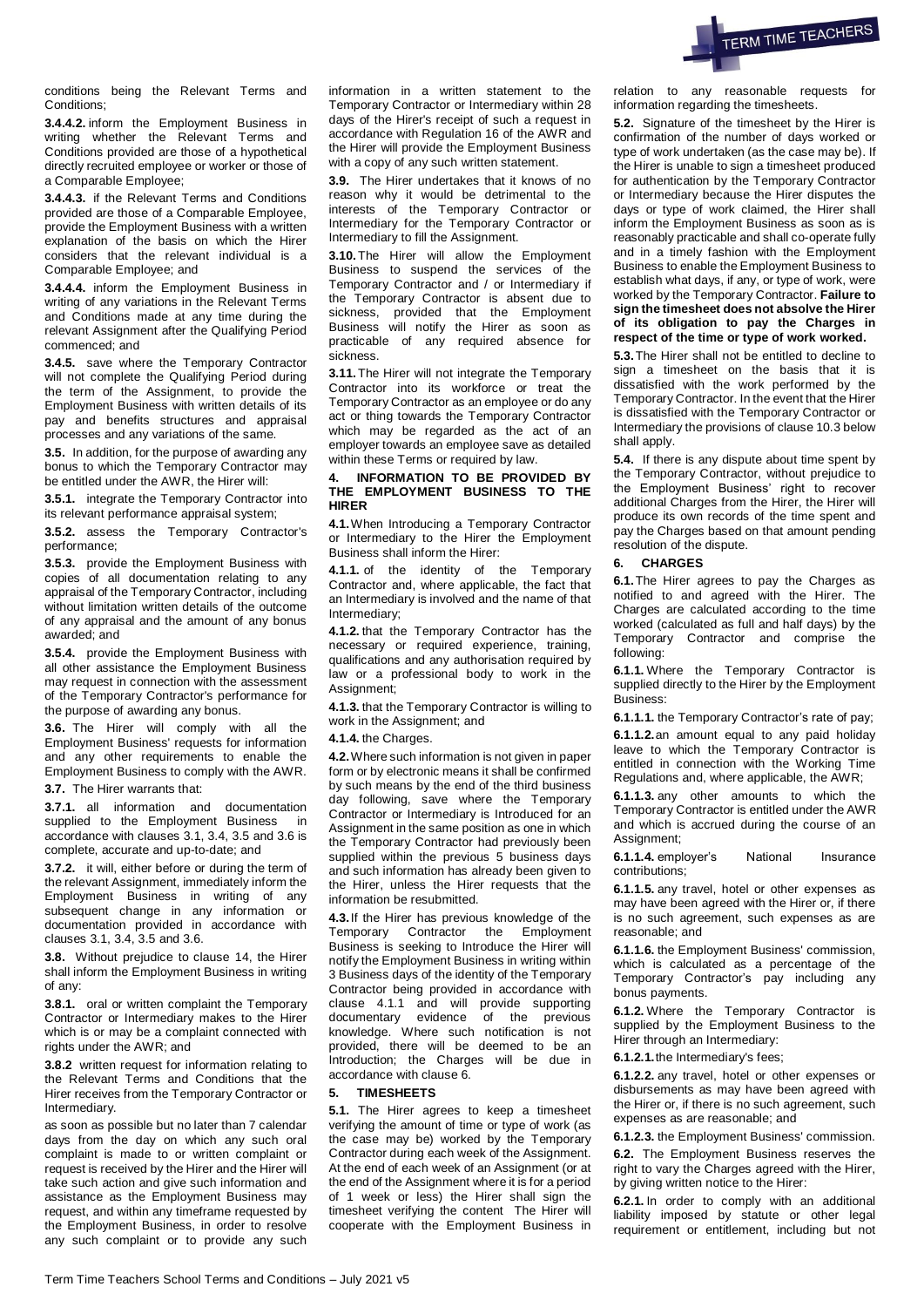

limited to the AWR, ITEPA, the NICs Legislation, the WTR or the Apprenticeship Levy; and/or

**6.2.2.** if there is any variation in the Relevant Terms and Conditions.

**6.3.** Subject to clause 10, the Charges become due upon the Hirer's confirmation that it wishes to use the services of the Temporary Contractor (whether or not provided through an Intermediary). The Charges remain due where the Assignment does not take place or the Temporary Contractor does not provide services during all of the anticipated duration of the Assignment as a result of:

**6.3.1.** the Temporary Contractor or Intermediary no longer being required by the Hirer;

**6.3.2.** closure of the Hirer's premises for any reason;

**6.3.3.** strike or other industrial action;

**6.3.4.** after the Qualifying Period is completed, the Temporary Contractor taking paid time off for ante-natal appointments;

**6.3.5.** a pregnant Temporary Contractor being unable to provide services by virtue of a health and safety risk assessment carried out by the Hirer, there being no reasonable adjustments which can be made to the role, and no suitable alternative work with another hirer which can be offered to the Temporary Contractor by the Employment Business.

The Hirer is required to notify the Employment Business immediately that the services of the Temporary Contractor are not required for the reasons stated in this clause 6.3 or for any other reason and provide the Employment Business with details of why the services are no longer required.

**6.4.** Where notice is given to terminate an Assignment in accordance with clause 11 the Charges remain payable during any notice period irrespective of whether the Hirer uses the services of the Temporary Contractor or Intermediary during the notice period.

**6.5.** The Charges are invoiced to the Hirer and are payable within 14 days. The initial fee will be due within 30 days of the commencement of the Engagement whether or not an invoice is raised.

**6.6.**In addition to the Charges, the Hirer will pay the Employment Business an amount equal to any bonus that the Hirer awards to the Temporary Contractor in accordance with clause 3.5 immediately following any such award and the Employment Business will pay any such bonus to the Temporary Contractor or Intermediary (as applicable). For the avoidance of doubt, the Hirer will also pay any employer's National Insurance Contributions and the Employment Business' commission on the bonus (calculated using the same percentage rate as that used under clause 6.1.1.6 or, where applicable, such other rate as agreed between the parties) in addition to any bonus payable to the Temporary Contractor or Intermediary.

**6.7.** VAT is payable at the applicable rate on the entirety of the Charges and all sums payable under clause 6.6.

**6.8.** The Employment Business reserves the right to charge interest under the Late Payment of Commercial Debts (Interest) Act 1998 on invoiced amounts unpaid by the due date at the rate of 8% per annum above the base rate from time to time of the Bank of England from the due date until the date of payment.

**6.9.**The Employment Business will not refund any of the Charges.

**6.10.** The Hirer's obligations under this clause 6 shall be performed without any right of the Hirer to invoke set-off, deductions, withholdings or other similar rights.

### **7. PAYMENT OF THE TEMPORARY CONTRACTOR OR INTERMEDIARY**

**7.1.** The Employment Business assumes responsibility for paying the Temporary<br>Contractor or, where applicable, the  $\overline{\phantom{a}}$  where applicable, the Intermediary. Where the Temporary Contractor is supplied to the Employment Business through an Intermediary, the Intermediary assumes responsibility for paying the Temporary Contractor.

**7.2.** Where appropriate, the Employment Business or Intermediary (as applicable) assumes responsibility for the deduction and payment of National Insurance Contributions and PAYE Income Tax applicable to the Temporary Contractor pursuant to sections 44- 47 of the Income Tax (Earnings and Pensions) Act 2003.

# **8. TRANSFER FEES**

**8.1.** The Hirer shall be liable to pay a Transfer Fee upon the commencement of the Engagement if the Hirer Engages a Temporary Contractor or Intermediary Introduced by the Employment Business other than via the Employment Business or introduces the Temporary Contractor or Intermediary to a third party and such introduction results in an Engagement of the Temporary Contractor or Intermediary by the third party other than via the Employment Business and:

**8.1.1.** where the Temporary Contractor or Intermediary has been supplied by the Employment Business, such Engagement takes place during the Assignment or within the Relevant Period; or

**8.1.2.** where the Temporary Contractor or Intermediary has not been supplied, such Engagement takes place within 9 months from the date of the Introduction to the Hirer.

The Engagement will be deemed to commence on the earlier of the date of an agreement to Engage or the commencement of any services under the Engagement. The Transfer Fee will be calculated in accordance with Schedule 2.

**8.2.**If the Hirer wishes to Engage the Temporary Contractor or Intermediary other than via the Employment Business without liability to pay a Transfer Fee, the Hirer may, on giving one month's written notice to the Employment Business, engage the Temporary Contractor or Intermediary for a Period of Extended Hire as defined in Schedule 2.

**8.3.** During such Period of Extended Hire the Employment Business shall supply the Temporary Contractor or Intermediary on the same terms on which s/he has or would have been supplied during the Assignment and in any case on terms no less favourable than those terms which applied immediately before the Employment Business received the notice in clause 8.2. The Hirer shall continue to pay the Charges set out in clause 6 during the period of Extended Hire.

**8.4.** If the Employment Business is unable to supply the Temporary Contractor or Intermediary for any reason outside its control for the whole or any part of the Period of Extended Hire the Hirer shall pay the Transfer Fee, reduced pro-rata to reflect any Charges paid by the Hirer during any part of the Period of Extended Hire worked by the Temporary Contractor or Intermediary before being Engaged by the Hirer.

**8.5.** If:

**8.5.1.** the Hirer does not wish to hire the Temporary Contractor or Intermediary on the same terms as the Assignment; but the Temporary Contractor or Intermediary is Engaged by the Hirer, or

**8.5.2.** the Temporary Contractor or Intermediary requires the payments to them to be increased for any reason and there is a resulting increase to the Charges which is notified to the Hirer; the Hirer shall either:

**8.5.3** provide confirmation that the varied terms are no less favourable than the terms in the proceeding Assignment and the provision of the services will be treated as a period of Extended Hire; or

**8.5.4** pay the Transfer Fee, reduced pro-rata to reflect any Charges paid by the Hirer during any part of the Period of Extended Hire worked by the Temporary Contractor or Intermediary before being Engaged by the Hirer.

**8.6** If the Hirer fails to give notice of its intention to Engage the Temporary Contractor or Intermediary other than via the Employment Business before such Engagement commences, the parties agree that the Transfer Fee shall be due in full.

**8.7** Where prior to the commencement of the Hirer's Engagement other than via the Employment Business the Employment Business and the Hirer agree that such Engagement will be on the basis of a fixed term of less than 12 months, the Employment Business may, in its absolute discretion, reduce the Transfer Fee as calculated in accordance with Schedule 2 pro-rata. Such reduction is subject to the Hirer Engaging the Temporary Contractor or Intermediary for the agreed fixed term. Should the Hirer extend the Temporary Contractor or Intermediary's Engagement or re-Engage the Temporary Contractor or Intermediary within 12 months from the commencement of the initial Engagement the Employment Business reserves the right to recover the balance of the Transfer Fee.

**8.8** To allow the Employment Business to calculate the Transfer Fee in accordance with Schedule 2, the Hirer will, within 7 Business days of a written request from the Employment Business, provide the Employment Business with full details of the Remuneration or proposed or projected Remuneration and the terms of the Engagement including details of any renewal or extension or any new Engagement relating to a Temporary Contractor.

**8.9** If the Hirer fails to provide information in accordance with clause 8.7 the Employment Business will calculate the Remuneration based upon the rates payable to the Temporary Contractor under the last Assignment, or where there has been no Assignment, the highest sum indicated by either the Hirer or the Employment Business as payable for the services sought by the Hirer at the time of the Introduction of the relevant Temporary Contractor. The Employment Business reserves its right to recover any additional sums where the amount of Remuneration calculated under this clause is less than the actual Remuneration.

**8.10** No refund of the Transfer Fee will be paid in the event that the Engagement of the Temporary Contractor or Intermediary other than via the Employment Business by the Hirer or by a third party to which the Hirer introduces the Temporary Contractor or Intermediary terminates or terminates before the end of the fixed term referred to in clause 8.7.

**8.11** If any party wishes to terminate the Period of Extended Hire notice should be given in accordance with clause 11.

**8.12** VAT is payable in addition to any Transfer Fee due.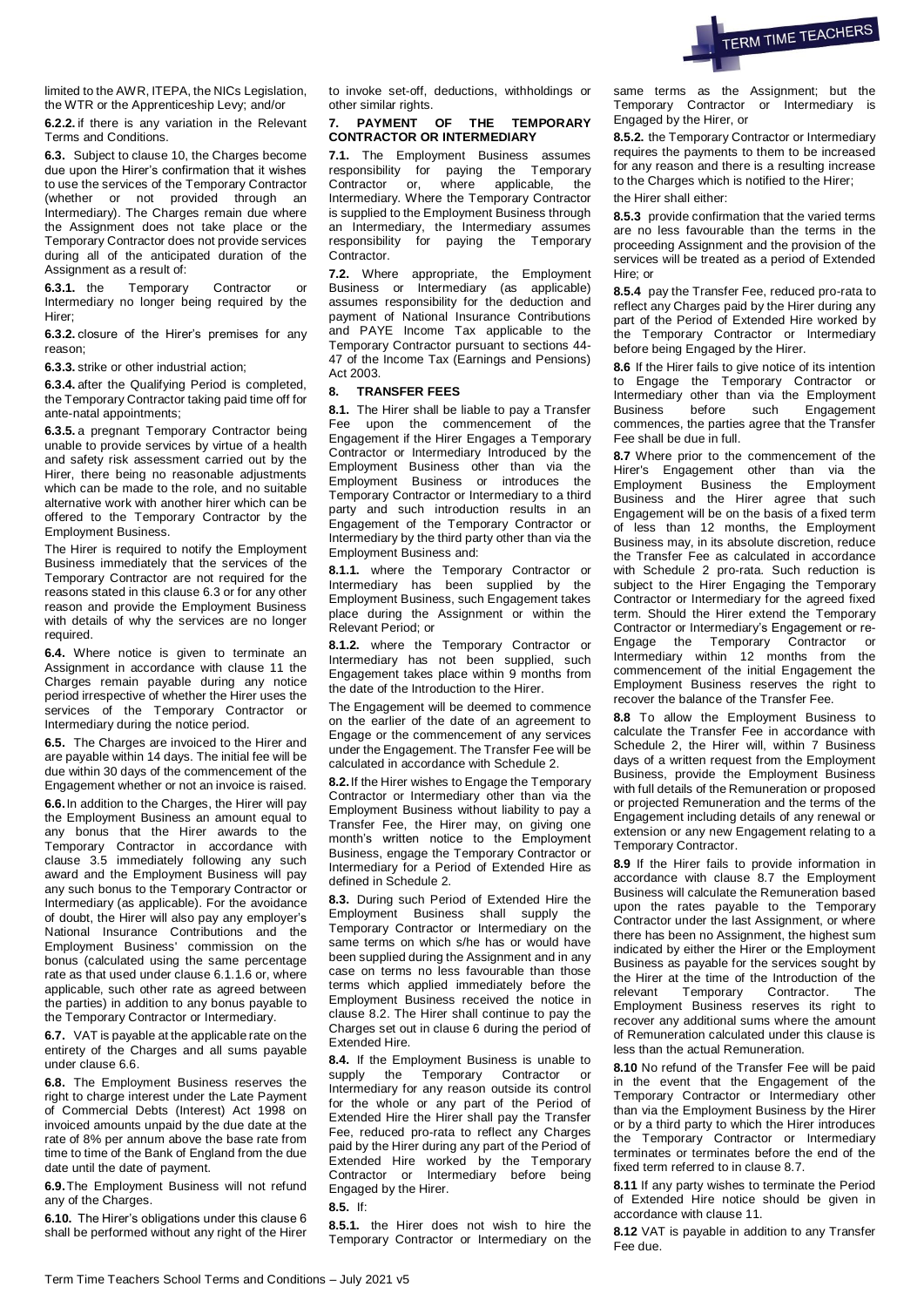

**8.13** For the avoidance of doubt, the Hirer shall be liable to pay a Transfer Fee notwithstanding a change in control of the Hirer (as defined in section 1124 of the Corporation Tax Act 2010) and the accrued rights and liabilities of the parties under this clause 8 shall survive such change in control and continue in full force and effect.

### **9. SUITABILITY CHECKS AND INFORMATION TO BE PROVIDED IN SPECIAL SITUATIONS**

**9.1.** Where:

**9.1.1.** the Temporary Contractor or Intermediary is required by law, or any professional body to have any qualifications or authorisations to work on the Assignment, the Employment Business will take all reasonably practicable steps to obtain and offer to provide to the Hirer copies of any relevant qualifications or authorisations of the Temporary Contractor or Intermediary although the ultimate responsibility for ensuring the Temporary Contractor or Intermediary is suitable remains with the Hirer; and

**9.1.2.** in addition, where the Assignment involves working with, caring for or attending one or more Vulnerable Persons, the Employment Business will take all reasonably practicable steps to obtain and offer to provide copies to the Hirer of two references from persons who are not relatives of the Temporary Contractor and who have agreed that the references they provide may be disclosed to the Hirer although the ultimate responsibility for ensuring the Temporary Contractor or Intermediary is suitable remains with the Hirer:

and such other reasonably practicable steps as are required to confirm that the Temporary Contractor or Intermediary is suitable for the Assignment. If the Employment Business has taken all reasonably practicable steps to obtain the information above and has been unable to do so fully it shall inform the Hirer of the steps it has taken to obtain this information in any event. It is the Hirer's ultimate responsibility to ensure that the Intermediary and Temporary Contractor or Intermediary are suitable.

**9.2.** The Hirer shall advise the Employment Business at the time of instructing the Employment Business to supply a Temporary Contractor or Intermediary whether during the course of the Assignment, the Temporary Contractor will be required to work with, care for or attend one or more Vulnerable Persons or engage in activity or otherwise be working in a position covered by the Safeguarding Legislation.

**9.3.** The Hirer shall assist the Employment Business by providing any information required to allow the Employment Business or Intermediary to comply with its statutory obligations under the Safeguarding Legislation and to allow the Employment Business to select a suitable Temporary Contractor or Intermediary for the Assignment.

**9.4.** In particular in the event that the Hirer removes a Temporary Contractor from an Assignment in circumstances which would require the Employment Business to provide information to the Disclosure and Barring Service (or the equivalent authority) under the Safeguarding Legislation, the Hirer will provide sufficient information to the Employment Business to allow it to discharge its statutory obligations.

## **10. UNSUITABILITY OF THE TEMPORARY CONTRACTOR AND INTERMEDIARY**

**10.1.**Save as detailed in clause 9 above, it is the responsibility of the Hirer, the Temporary Contractor is suitable for the position to be filled, to take up appropriate references, verify the curriculum vitae supplied, interview the Temporary Contractor and / or Intermediary if appropriate, explain the role required for the Temporary Contractor, and verify the Temporary Contractor's ability to carry out the role required to be filled. Save as specified in this Agreement, the Employment Business accepts no liability for any loss arising from the Hirer's failure to verify the suitability of the Temporary Contractor and / or Intermediary.

**10.2.** It is the Hirer's responsibility to ensure that the Temporary Contractor is aware of and understands any rules, regulations or procedures relating to the way the Hirer requires the Type of Work to be undertaken and relating to external contractors or other third parties the Temporary Contractor will come into contact with when undertaking the Type of Work.

**10.3.**The Hirer undertakes to supervise the Temporary Contractor sufficiently to ensure the Hirer's satisfaction with the Temporary Contractor's standard work. The Hirer shall notify the Employment Business immediately if they intend to raise concerns about the Temporary Contractor's performance or conduct with any regulatory body. If the Hirer is not satisfied with the Temporary Contractor for any reason they should inform the Employment Business immediately in writing giving reasons for the dissatisfaction. If the Hirer reasonably considers that the services of the Temporary Contractor or Intermediary are unsatisfactory, the Hirer may either instruct the Temporary Contractor to leave the Assignment immediately, or direct the Employment Business to remove the Temporary Contractor or Intermediary. The Hirer must allow 3 Business days for an Assignment of 10 days or more or 1 Business days for an Assignment of less than 10 days for the Employment Business does not provide a suitable replacement the Hirer may terminate the Assignment in accordance with clause 11. The Employment Business may, in its absolute discretion, in such circumstances, reduce or cancel the Charges for the time worked by that Temporary Contractor, less any payment the Employment Business has agreed to make to the Temporary Contractor, provided that the Hirer has notified the Employment Business:

**10.3.1.** within 4 hours of the Temporary Contractor or Intermediary commencing the Assignment where the Assignment is more than 7 hours; or

**10.3.2.** within 2 hours for assignments of 7 hours or less;

and provided that notification of the unsuitability of the Temporary Contractor or Intermediary is confirmed in writing to the Employment Business within 48 hours of the termination of the Assignment.

**10.4.**The Employment Business shall notify the Hirer immediately if it receives or otherwise obtains information which gives the Employment Business reasonable grounds to believe that:

**10.4.1.** any Temporary Contractor or Intermediary supplied to the Hirer is unsuitable for the Assignment:

**10.4.2.** the Hirer is not meeting its obligations to the Temporary Contractor or Intermediary;

**10.4.3.** the Hirer is in breach of the Terms;

and shall be entitled to terminate the Assignment forthwith without prior notice and without liability. Notwithstanding, the Hirer shall remain liable for all Charges incurred prior to the termination of the Assignment.

**10.5.**The Hirer shall notify the Employment Business immediately and without delay and in any event within two hours if the Temporary Contractor fails to attend work or has notified the Hirer that they are unable to attend work for any reason.

### **11. TERMINATION OF THE ASSIGNMENT**

**11.1.** Any of the Hirer, the Employment Business or the Temporary Contractor (or the Intermediary where applicable) may terminate an Assignment at any time by giving the other party in writing the period of notice specified in the relevant Assignment Details Form. Where no notice is specified in the relevant Assignment Details Form the Assignment can be terminated without prior notice and without liability (except in the case of termination by the Hirer, who shall be liable for any Charges due under clause 6 above).

**11.2.** The Employment Business may terminate an Assignment with immediate effect by notice in writing if:

**11.2.1.** the Hirer is in wilful or persistent breach of its obligations under this Agreement and where the breach is capable of being remedied, fails to remedy the breach within 7 days of receiving written notice from the Employment Business to do so; or

**11.2.2.** the Hirer fails to pay any amount which is due to the Employment Business in full and on the date that the payment falls due; or

**11.2.3.** the Hirer is dissolved, ceases to conduct all (or substantially all) of its business, is or becomes unable to pay its debts as they fall due, is or becomes insolvent or is declared insolvent, or convenes a meeting or makes or proposes to make any arrangement or composition with its creditors; or

**11.2.4.** an administrator, administrative receiver, liquidator, receiver, trustee, manager or similar is appointed over any of the assets of the Hirer; or

**11.2.5.** an order is made for the winding up of the Hirer, or where the Hirer passes a resolution for its winding up (other than for the purpose of a solvent company reorganisation or amalgamation where the resulting entity will assume all the obligations of the other party under this Agreement); or

**11.2.6.** the Employment Business knows or suspects that the Hirer has breached the Data Protection Laws.

#### **12. CONFIDENTIALITY AND DATA PROTECTION**

**12.1.** All information relating to a Temporary Contractor and Intermediary (where applicable) is confidential and subject to the Data Protection Laws and is provided solely for the purpose of providing work-finding and/or intermediary services to the Hirer. Such information must not be used for any other purpose nor divulged to any third party and the Hirer undertakes to abide by the provisions of the Data Protection Laws in receiving and processing the data at all times.

**12.2.** The Employment Business undertakes to keep confidential all Relevant Terms and Conditions that the Hirer discloses to the Employment Business and not to use such information except for the purposes of compliance with the AWR (including, for the avoidance of doubt and without limitation, when dealing with any request for information or complaint made by any Temporary Contractor or Intermediary or any the AWR Claim).

**12.3.**The Hirer will not discuss with the Temporary Contractor or Intermediary the terms of the Temporary Contractor or Intermediary's Engagement with the Employment Business, other than as required by law or for the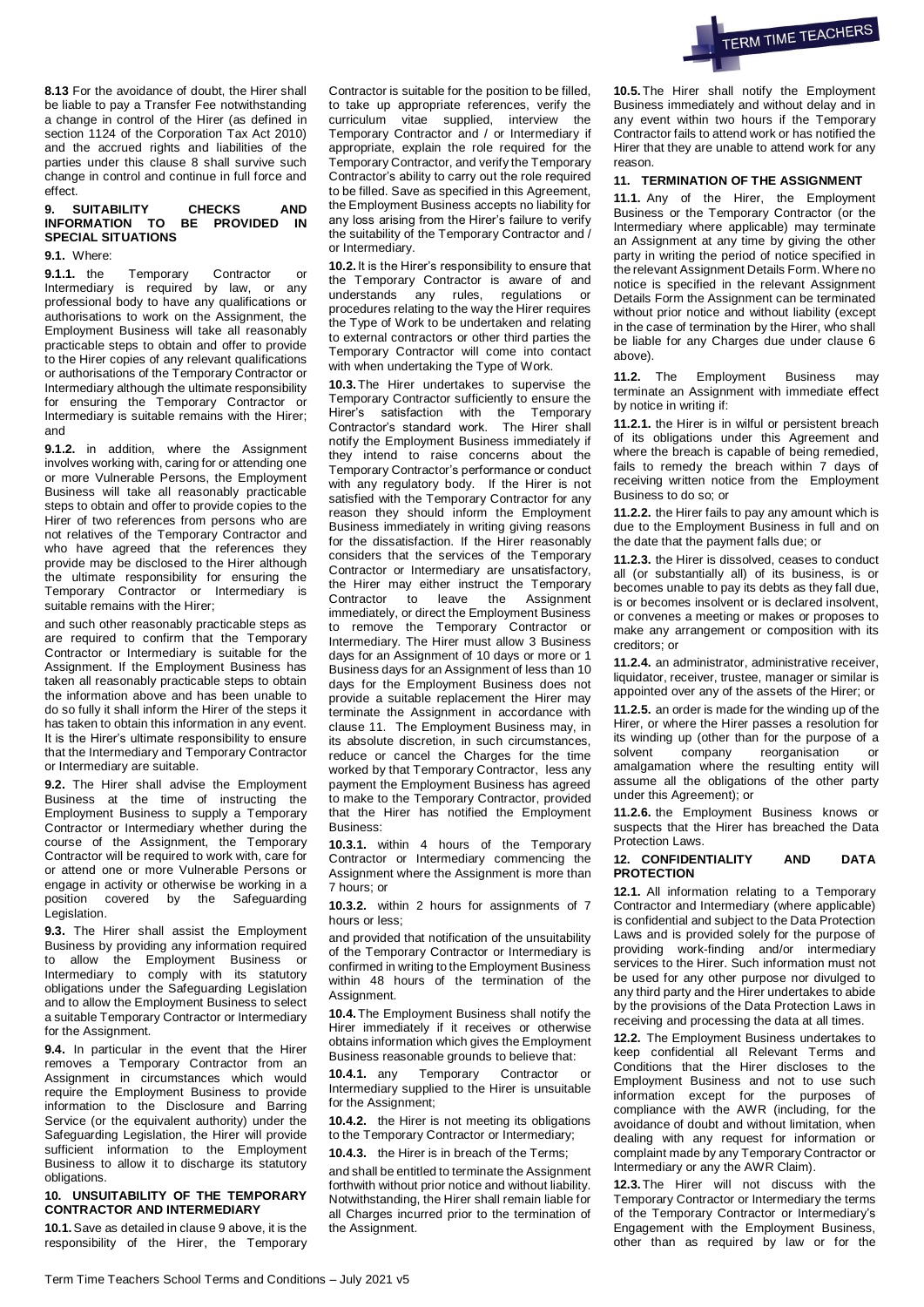

performance of the Assignment. The Hirer will comply in all respects with all relevant statutes, by-laws, codes of practice and legal requirements including the provision of adequate public liability insurance in respect of the Intermediary.

**12.4.** Information relating to the Employment Business' business which is capable of being confidential must be kept confidential and not divulged to any third party, except information which is in the public domain.

**12.5.** The Employment Business will enter into a contract with the Temporary Contractor and / or Intermediary which requires the Temporary Contractor and / or Intermediary to:

**12.5.1** keep confidential and not divulge to any third party information relating to the Hirer's business which is capable of being confidential, except where such information is in the public domain;

**12.5.2** on completion of the Assignment or at any time when requested by the Hirer or the Employment Business, return to the Hirer or where appropriate, to the Employment Business, any Hirer property or items provided to the Temporary Contractor in connection with or for the purpose of the Assignment.

## **13. INTELLECTUAL PROPERTY RIGHTS**

All copyright, trademarks, patents and other intellectual property rights deriving from the Assignment shall belong to the Hirer. Accordingly the Employment Business shall use its reasonable endeavours to ensure that the Temporary Contractor and/or Intermediary shall execute all such documents and do all such acts in order to give effect to the Hirer's rights pursuant to this clause.

## **14. LIABILITY**

**14.1.** Whilst reasonable efforts are made by the Employment Business to give satisfaction to the Hirer by ensuring reasonable standards of skill, integrity and reliability from the Temporary Contractor and/or Intermediary and to provide the same in accordance with the Assignment details as provided by the Hirer, no liability is accepted by the Employment Business for any loss, expense, damage or delay arising from any failure to provide any Temporary Contractor or Intermediary for all or part of the Assignment or from the negligence, dishonesty, misconduct or lack of skill of the Temporary Contractor and/or Intermediary or if the Temporary Contractor or Intermediary (as applicable) terminates the Assignment for any reason. For the avoidance of doubt, the Employment Business does not exclude liability for death or personal injury arising from its own negligence or for any other loss which it is not permitted to exclude under law.

**14.2.** Temporary Contractors supplied by the Employment Business pursuant to these Terms are engaged under contracts for services, they are not the employees of the Employment Business but are deemed to be under the supervision and direction of the Hirer from the time they report to take up duties and for the duration of the Assignment. The Hirer agrees to be responsible for all acts, errors or omissions of the Temporary Contractor, whether wilful, negligent or otherwise for liability, insurance and health and safety purposes as though the Temporary Contractor was on the payroll of the Hirer.

**14.3.** The Hirer shall advise the Employment Business of any special health and safety matters about which the Employment Business or Intermediary is required to inform the Temporary Contractor and about any requirements imposed by law or by any professional body, which must be satisfied if the Temporary Contractor is to fill the Assignment.

**14.4.** The Hirer will also comply in all respects with all statutory provisions as are in force from time to time including, for the avoidance of doubt, but not limited to the WTR, the Data Protection Laws, Health and Safety At Work etc. Act 1974, the Management of Health and Safety at Work Regulations 1999, by-laws, codes of practice and legal requirements to which the Hirer is ordinarily subject in respect of the Hirer's own staff (excluding the matters specifically mentioned in clause 7.2 above), including in particular the provision of adequate Employer's and Public Liability Insurance cover for the Temporary Contractor during all Assignments.

**14.5.** The Hirer undertakes not to request the supply of a Temporary Contractor or Intermediary to perform the duties normally performed by a worker who is taking part in official industrial action or duties normally performed by a worker who has been transferred by the Hirer to perform the duties of a person on strike or taking official industrial action.

**14.6.** The Hirer shall indemnify and keep indemnified the Employment Business against any Losses incurred by the Employment Business by reason of any proceedings, claims or demands by any third party (including specifically, but without limitation, HMRC and any successor, equivalent or related body pursuant to any of the provision of ITEPA (and/or supporting or consequential secondary legislation relating thereto) or the NICs legislation arising out of any Assignment or arising out of any non-compliance with, and/or as a result of any breach of, this Agreement by the Hirer.

**14.7.** The Hirer shall indemnify and keep the indemnified the Employment Business against any Losses incurred by the Employment Business by reason of any proceedings, claims or demands by the Intermediary, the Temporary Contractor or any third party arising out of any non-compliance with, and/or result of, any breach of the Data Protection Laws by the Hirer.

**14.8.** The Hirer shall inform the Employment Business in writing of any the AWR Claim which comes to the notice of the Hirer as soon possible but no later than 7 calendar days from the day on which any such the AWR Claim comes to the notice of the Hirer.

**14.9.** If the Temporary Contractor or Intermediary brings, or threatens to bring, any the AWR Claim, the Hirer undertakes to take such action and give such information and assistance as the Employment Business may request, and within any timeframe requested by the Employment Business and at the Hirer's own cost, to avoid, dispute, resist, mitigate, compromise or defend any such the AWR Claim and to appeal against any judgment given in respect thereof.

**14.10.** Without prejudice to the other provisions of this clause 14, the Employment Business's total liability arising under or in connection with this agreement or in relation to the supply of the Temporary Contractor or the Assignment, whether arising in contract, tort (including negligence) or restitution, or for breach of statutory duty or misrepresentation, or otherwise, shall in all circumstances be limited to direct damages not exceeding the Charges payable for 3 months under the relevant Assignment.

## **15. NOTICES**

All notices which are required to be given in accordance with these Terms shall be in writing and may be delivered personally or by first class prepaid post to the registered office of the party upon whom the notice is to be served or any other address that the party has notified the other party in writing, including by email. Any such notice shall be deemed to have been served: if by hand when delivered, if by first class post 48 hours following posting and if by email, when that email is sent.

#### **16. SEVERABILITY**

If any of the provisions of these Terms shall be determined by any competent authority to be unenforceable to any extent, such provision shall, to that extent, be severed from the remaining Terms, which shall continue to be valid to the fullest extent permitted by applicable laws.

# **17. RIGHTS OF THIRD PARTIES**

None of the provisions of this Agreement is intended to be for the benefit of or enforceable by third parties and the operation of the Contracts (Rights of Third Parties) Act 1999 is excluded.

### **18. GOVERNING LAW AND JURISDICTION**

These Terms are governed by the law of England & Wales and are subject to the exclusive jurisdiction of the Courts of England & Wales/Scotland.